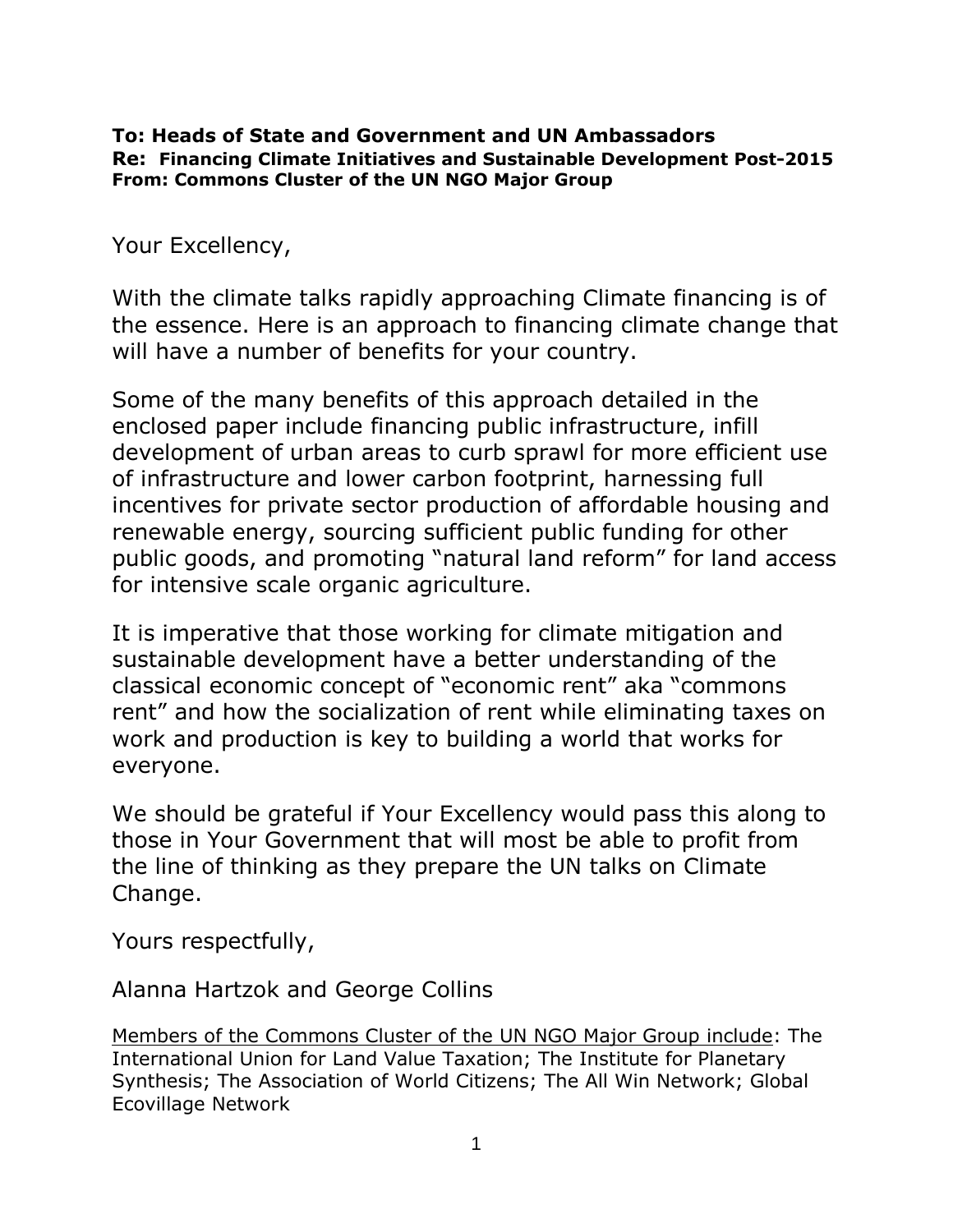

### **COMMONS RENT PUBLIC FINANCE for CLIMATE MITIGATION AND SUSTAINABLE DEVELOPMENT**

Establishing public finance and tax systems based on resource rent and land value taxation can mitigate climate change. Climate finance and sustainable development finance are strongly interrelated and both can be best addressed with this approach while lowering or entirely eliminating taxes on work and production.

The state of the earth now requires that the costs of industrial production and human commercial activity no longer be externalized onto the local to global commons. The policy of charging fees for use of land sites (aka land value taxation) can be extended to include other natural resources in the form of "green" taxes. To mitigate emissions into air, water and soil, fees can be imposed according to intensity of use.

Ecological economics research and data indicate that true cost pricing of natural resource use and capturing that cost via ecotaxes and resource rental charges would be sufficient to eliminate taxes on labour and productive, sustainable capital. Thus full incentives are harnessed to address climate change (tax "bads") and encourage green technology (untax "goods").

Taxing carbon while untaxing renewable energy technology can be a major driver in the mitigation of climate change. Socializing commons rent while untaxing production best enables affordable housing for all, capacity to finance infrastructure, poverty eradication and infill development for compact, walkable and energy efficient, breathable and livable cities. This public finance approach mobilizes both public and private sector resources by properly harnessing the incentives of taxation policy.

There are several ways that this public finance approach can mitigate climate change:

**Tax pollution** - Governments should directly levy carbon and other pollution charges and use these funds to develop renewable energy systems and to launch campaigns to "buy and invest in clean and green" technologies and products. We support Jeffrey Sachs call for a global carbon tax. See: www.devex.com/news/for-jeffrey-sachs-100b-climate-finance-target-has-2-major-problems-86658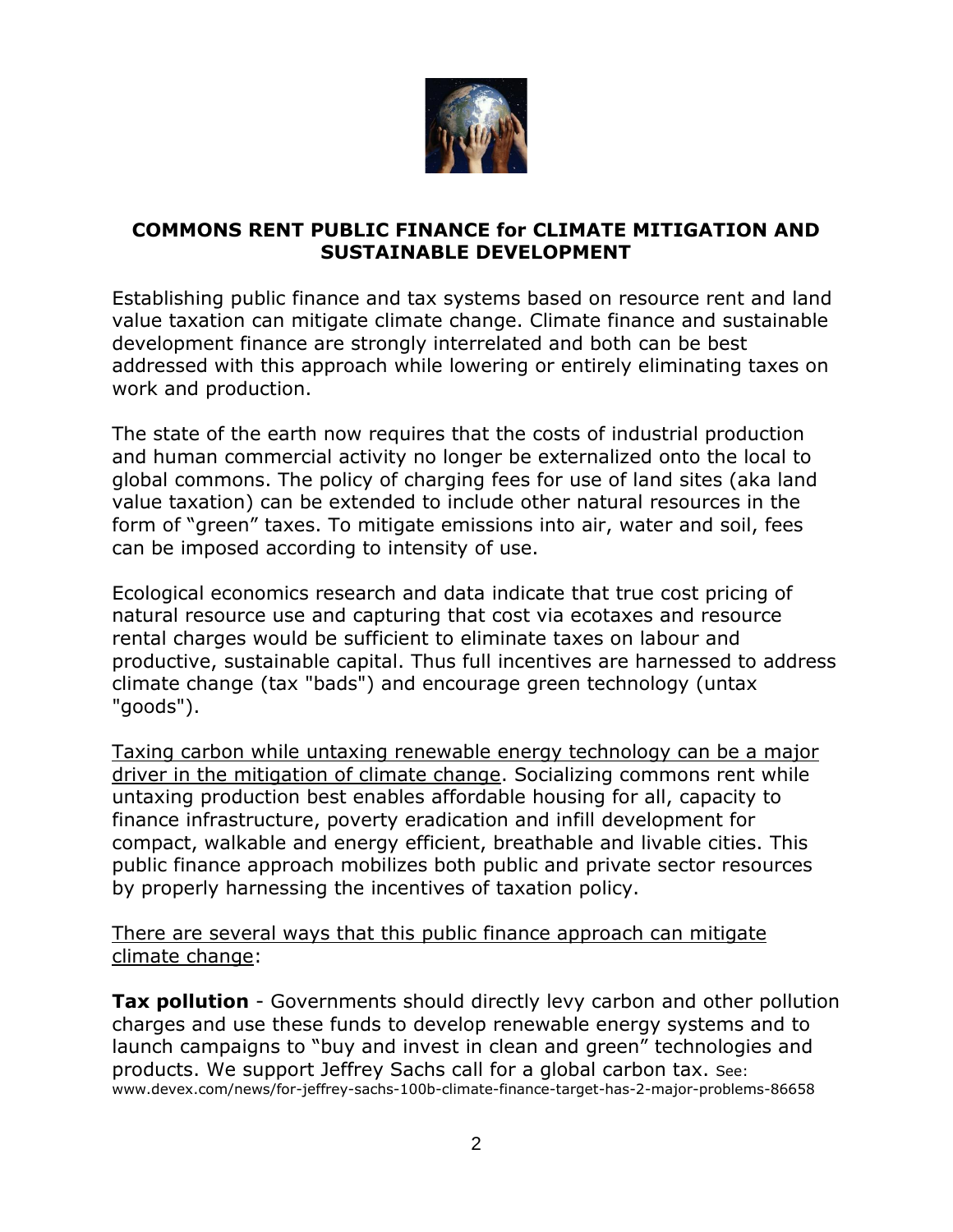**Decrease or eliminate wage taxes** - Because energy taxes can be regressive, combine them with tax decreases on wage incomes or ideally, eliminate wage taxes altogether.

**Reduce or ideally eliminate taxes on buildings** - This along with full land value capture will encourage infill development and more compact cities that make energy efficient use of public transportation and infrastructure while discouraging wasteful sprawl development patterns.

## **Curb profiteering and speculation in land and natural resources** –

When investment of funds in these non-productive activities is discouraged via land value capture more funds are available for investing in new "green energy" technologies and environmentally sensitive design and production.

**Encourage more labor intensive, organic agriculture, rather than oil intensive agribusiness** - Land value capture will help keep land affordable for small farm agriculture and better reward farmers for their labor when their tax burden is decreased or eliminated. This form of agriculture also encourages healthy communities and decentralized, local based economies, decreasing the necessity for people to drive long distances to work or for

Land value taxation combined with removal of taxes on labor and production harnesses incentives for intensive organic agriculture by:

- 1. Discouraging speculation in land
- 2. Reducing the price of land to equate with its value for production
- 3. Enabling new entrants to more easily obtain land

food to be transported long distances to markets.

- 4. Limiting farm sizes to those of the most productive units
- 5. Enabling the reduction of taxation on earnings and capital
- 6. Reducing interest paynents as land became more affordable
- 7. Preventing rural depopulation
- 8. Discouraging urban sprawl onto farm land
- 9. Encouraging owner-occupation rather than absentee ownership
- 10. Promoting more responsible use of land.

# **Commons Rent and Rent-Seeking**

"Commons Rent" is a useful term to describe the surplus value or unearned income that is created by society as a whole and is reflected in land prices. The value of Commons Rent, 25 to 30% of GDP in many countries, increases as development proceeds. However, when the commons rent is privatized, as it is in most cities and countries, land becomes the focus of rent-- ‐seeking, land grabbing and other land speculation activities. Land prices rise faster than the return to wages.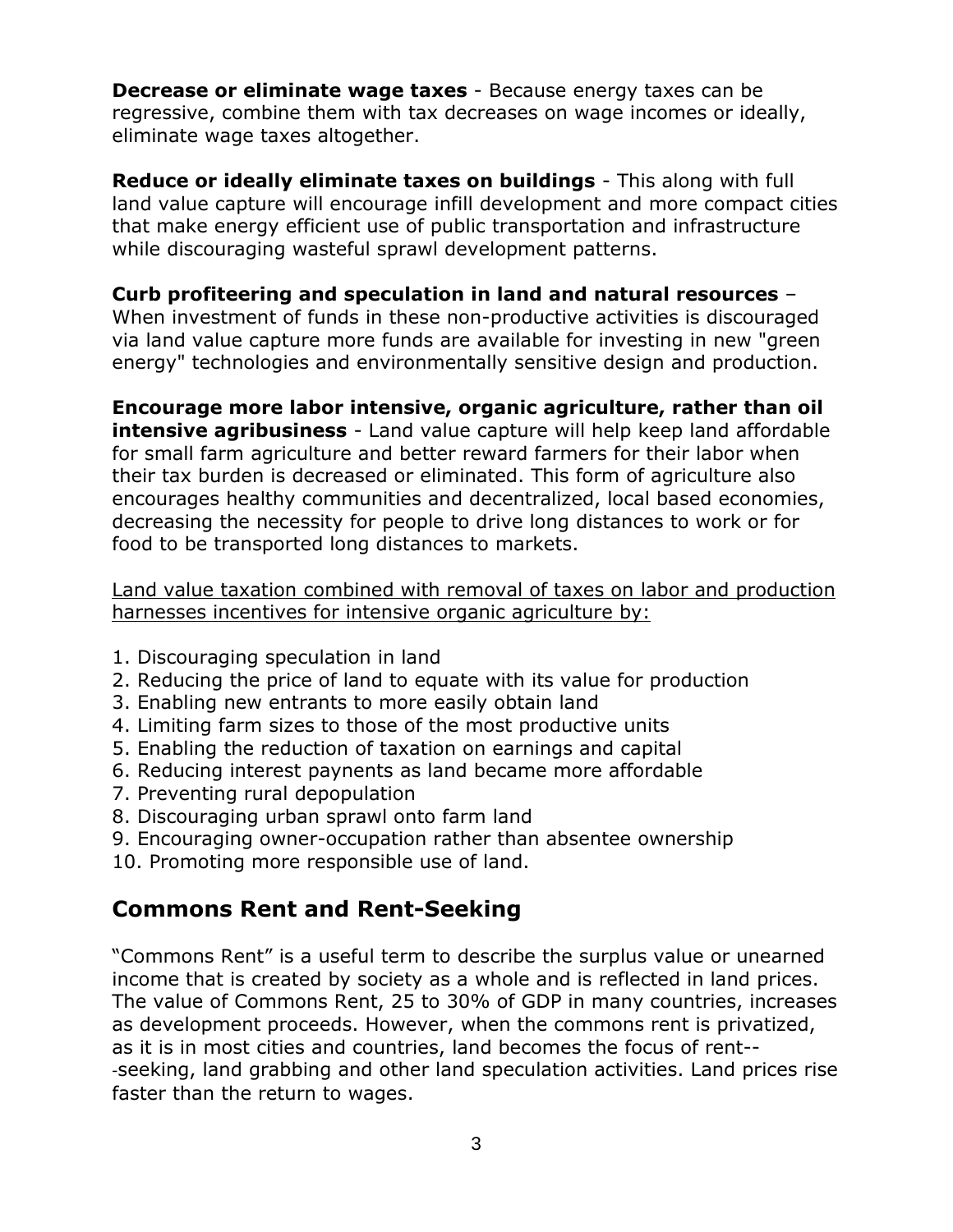This causes market malfunctions and distortions as inequality grows and public sector needs are not well met. To remedy this problem we urge the implementation of a public finance policy approach that captures the commons rent via land value taxation, land value capture, and/or land lease fees. Part and parcel of this public finance policy is to reduce or eliminate taxes on goods and services. In other words, do not tax labor if we need jobs, do not tax houses if we need housing, and do not tax food production if we need food.

Rent-seeking and inequality go hand in hand, as Joseph Stiglitz so clearly points out:

In their simplest form, rents are nothing more than re-distributions from one part of society to the rent seekers. Much of the inequality in our economy has been the result of rent seeking, because, to a significant degree, rent seeking re-distributes money from those at the bottom to those at the top…. rent seeking distorts resource allocations and makes the economy weaker. It is a centripetal force: the rewards of rent seeking become so outsized that more and more energy is directed toward it, at the expense of everything else. – Joseph E. Stiglitz, Nobel Memorial Prize in Economics, 2001. (The 1 Percent's Problem. *Vanity Fair*. May 31, 2012).

## **Commons Rent Public Finance and Urban Planning for Green Spaces and Walkable Cities**

Taxation can both create and destroy wealth as well as direct the location of wealth creation. For instance, a tax on windows was used in Great Britain from 1696 until 1851. As a result, the poorer people bricked or boarded up their windows while the very rich built mansions with an excessive number of windows to ostentatiously display their wealth.

A commons rent approach harnesses economic incentives in ways that facilitate the goals of urban planning. There are compelling reasons, such as efficient and equitable utilization of infrastructure, to first develop the highest value land found near population centers. Untaxing improvements means that a developer or investor desiring these sites will not be penalized with a tax increase as a result of improvements made. But doing little or nothing on a site of high value is discouraged when the full commons rent of land is collected. Thus downtown land sites are put to their highest and best use.

Growth then radiates smoothly from more intensive use in the urban centers to rural areas without pockets of vacant or poorly utilized land in between. Urban sprawl is curtailed and rural land is more readily retained in its natural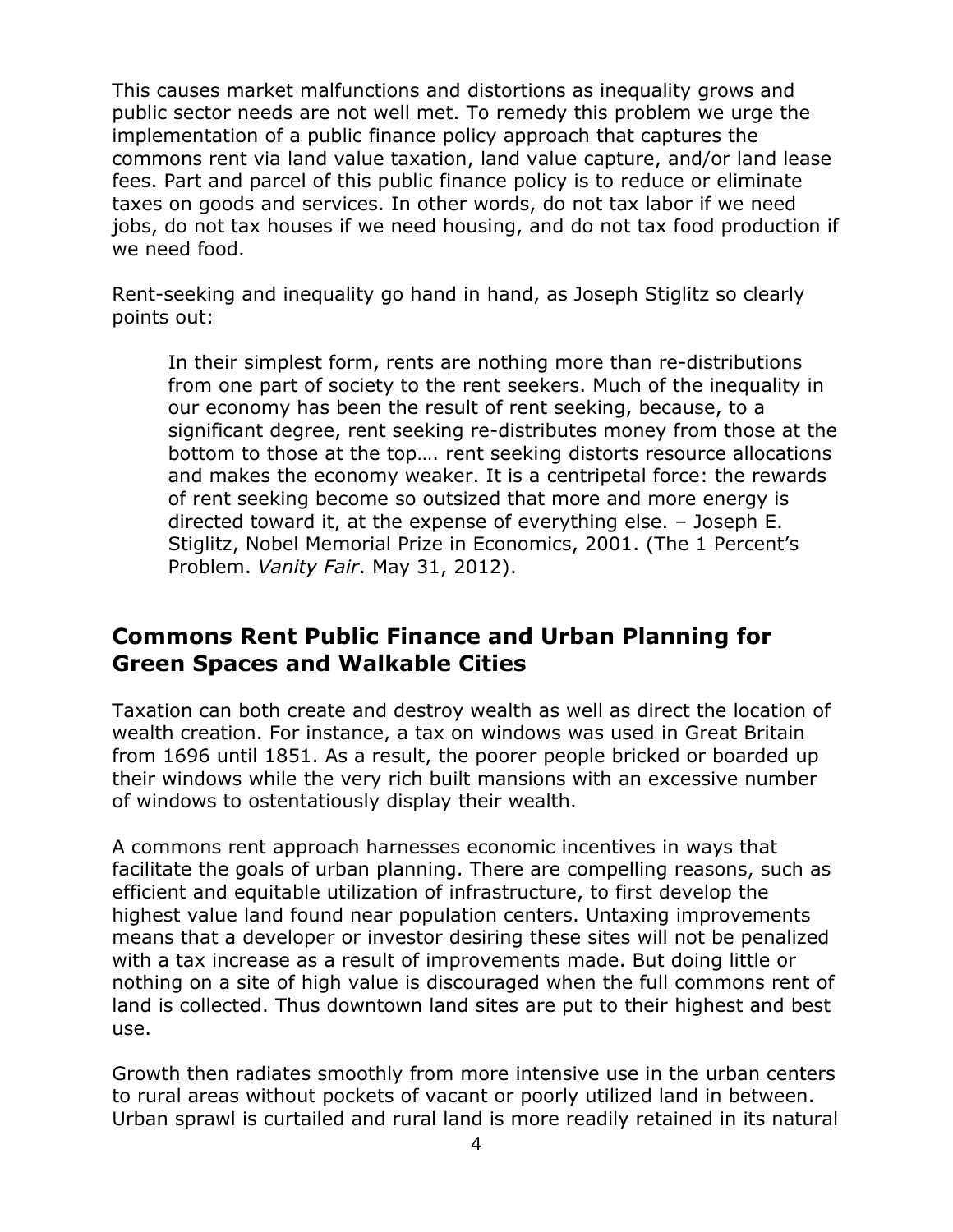state, available for parks and nature preserves. There is also less pressure to build on agricultural land near urban areas.

Rational and balanced development which curbs sprawl thus also makes better use of existing infrastructure of transportation, utilities, fire and police protection and other public services. All of these factors increase social cohesion

Land for parks and green spaces in downtown areas is facilitated in at three least ways with a commons rent public finance approach: (1) land is more affordable for public purchase for public spaces because of the elimination of the land price bubble due to land hoarding, under‐utilization and land speculation; (2) because parks and green spaces are desirable public goods, living close to them enhances land values in their vicinity, thus bringing more revenue into the public coffer; and (3) capturing full land rent yields a strong base of public revenue to fund upkeep and protective services for parks and green spaces.

# **Financing Infrastructure**

The problem with "standard tax" regimes is that taxes fall more heavily on income to labor and productive capital and very little or not at all on the increase of surface land rent that invariably is the result of infrastructure improvements. The basis of finance for infrastructure maintenance should be via the capture by public authorities, for public benefit, of the economic rent from the areas serviced by the infrastructure, not by burdening labor and production.

It has been well documented that infrastructure can be adequately financed in total from the increase of land rent resulting from the infrastructure. Joseph Stiglitiz noted this in his analysis, often referred to as the *Henry George Theorem* (HGT), that under certain conditions, spending by the government on public goods will increase aggregate land rents by an equal amount. In fact, we now know that land rent uplift from infrastructure investment can be significantly greater than the cost.

This is an astounding assertion. Why tax labor and productive capital when land rent can pay for necessary public goods and procure a number of other benefits as well? University of California, Riverside professor Mason Gaffney has identified how conventional data relied upon by most economists hides or understates land rents and values giving the false impression that the tax capacity is low.

Gaffney describes 16 elements of land's taxable capacity that are either trivialized or omitted from the National Income and Products Account (NIPA) and other data sources. "Any one of these 16 elements indicates a much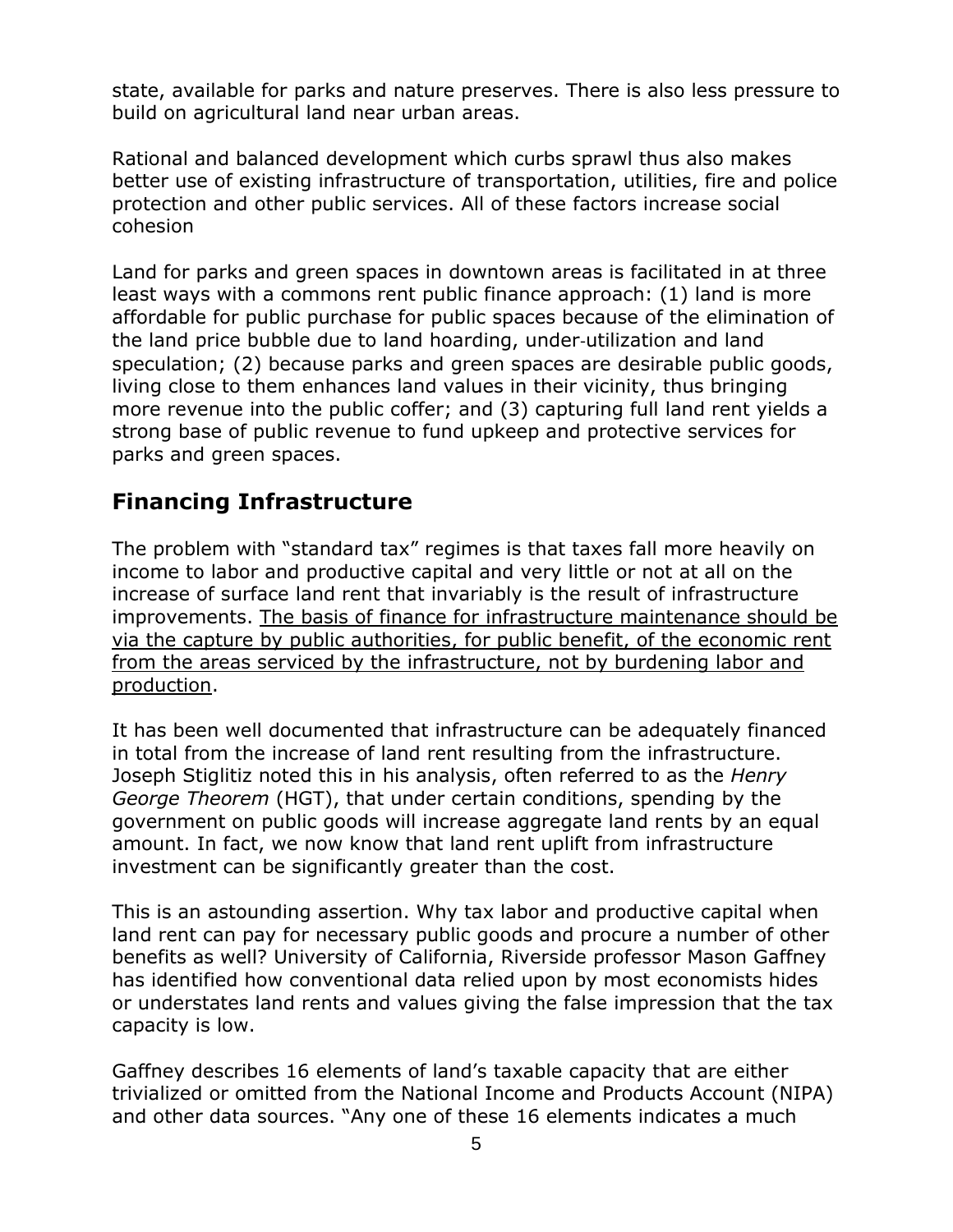higher land tax base than economists commonly recognize today," says Gaffney. "Keepers of the national accounts keep deluding us that rent and value are trivial."

Stating that the HGT in static models says that when a city has an optimal population size, the aggregate urban differential land rents can cover the costs of pure public goods, Professor Shihe Fe at Boston College questioned if this would hold for dynamic contexts. His study concluded that it does, revealing that the "present value of urban differential land rents over all time periods equals the present value of public goods expenditure over all time periods."

In fact, land rent uplift from public infrastructure investment can be significantly greater than the cost.

For example, calculations of the total land value increase that arose within a radius of only 1,000 yards of each of London's Jubilee Line Extension (JLE) underground train line stations built in the mid-1990s show that these land values have increased by 13 billion British pounds (US\$22.8 billion), while the construction costs of the JLE were 3.5 billion British pounds (US\$6.13 billion).

An independent study carried out for Transport for London estimated that between 1992 and 2002, near two of the 11 new stations, Southwark and Canary Wharf, the JLE caused land values to rise by 2.8 billion British pounds (US\$4.9 billion).

This means that the UK government could have built the JLE at no cost to the public treasury if they had just chosen to collect less than one-third of the increased land values arising from the new transit line. Instead, with the exception of two modest private sector contributions, the funding for the JLE came from the government's budget, drawing from income taxes and other traditional revenue sources.

Land rent focused public finance can help assure that private-sector financing will be directed to the provisioning of infrastructure and needed capitalization and not towards highly detrimental projects that may be a cover for land speculation. Thus our strong recommendation regarding the World Bank's interest in *reviewing conditions to establish a Global Infrastructure Facility* is that any source of infrastructure funding, be it ODA, diaspora funds, private investments, or foundations be conditional on the benefactor city or country establishing a land value taxation / commons rent form of public finance.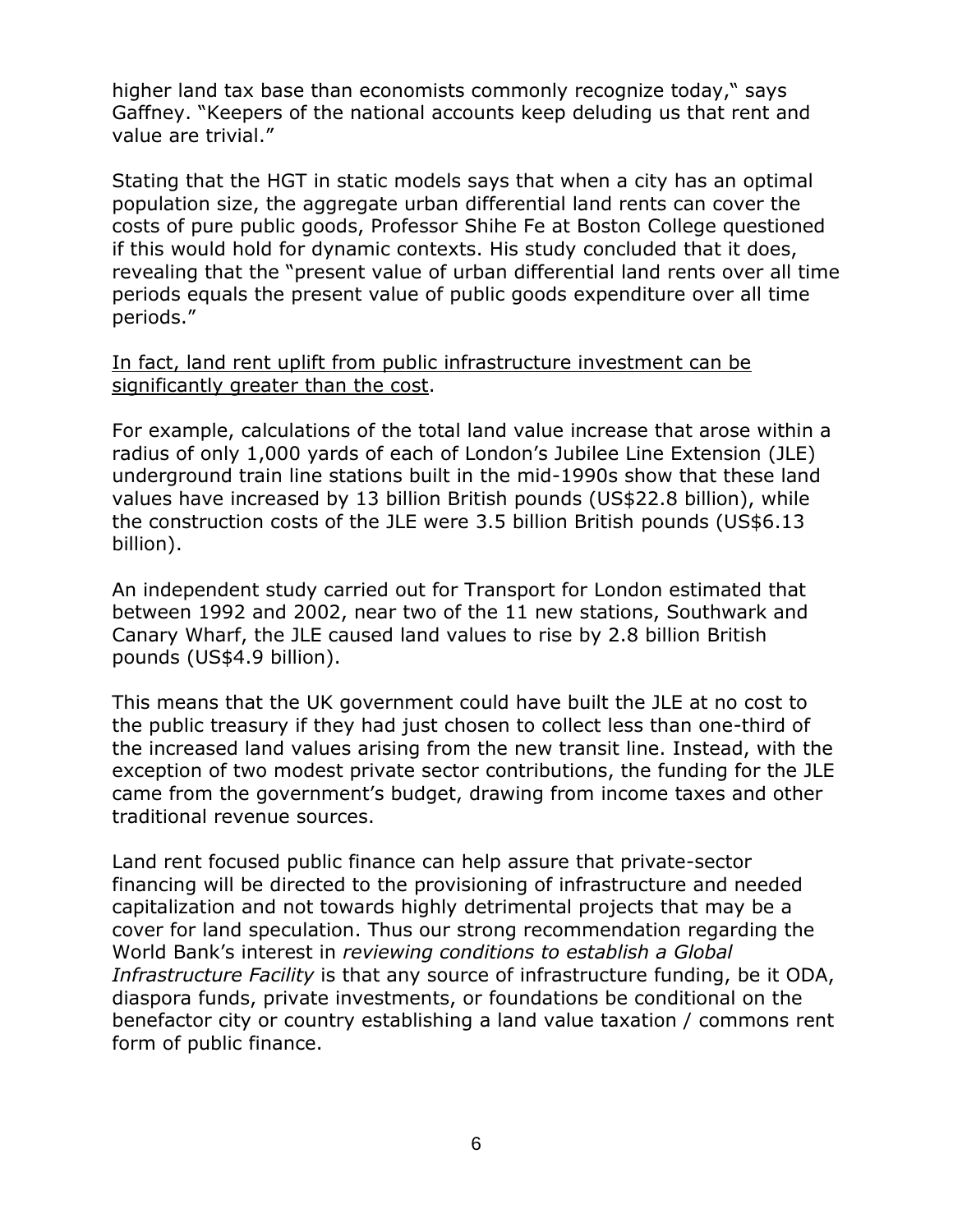The World Banks *Financing Development Post-2015* document states:

With their growing assets under management and their ability to provide long-term finance, institutional investors, such as pension funds, insurance companies, mutual funds, or sovereign wealth funds have potential as pools of non-bank capital for emerging markets infrastructure…. it is estimated that less than 1 percent of institutional investor's portfolios are allocated to infrastructure investments.

One reason that there is such a low amount of institutional investors' portfolios allocated to infrastructure investments is that it is so much easier to search the world to invest in real estate than it is to take the time and attention to find solid proposals for infrastructure investment. This rentseeking phenomenon is well explained by Joseph Stiglitz in his book The Price of Inequality.

# **Mobilizing Domestic Resources for Financing Sustainable Development and Mitigating Climate Change**

The United Nations' development agenda beyond 2015 calls for a renewed global partnership to foster a number of transformative and mutually reinforcing actions that apply to all countries, including: poverty eradication, tackling exclusion and inequality, women and girls' empowerment, the provision of quality education and lifelong learning, better health, climate change mitigation and adaptation, managing environmental challenges, inclusive and sustainable growth and decent employment, the end of hunger and malnutrition, addressing demographic challenges, enhancing the positive contribution of migrants, meeting the challenges of urbanization, peace building and effective governance.

A properly established system of public finance is essential for making solid and stable progress in addressing each and every one of these concerns.

Section 2 of the World Bank's Financing for Development document focuses on how best to support developing countries in mobilizing domestic resources for development, by boosting taxation capacity, harnessing natural resource revenue. Section 5 explores a range of emerging and innovative sources of finance and the role an inclusive financial system can play to promote development.

Similarly *The Gates Report* says:

Domestic resources will be the largest source of funds for development…it is essential that domestic resources be mobilized on a larger scale … transparency requirements…bolstering investment in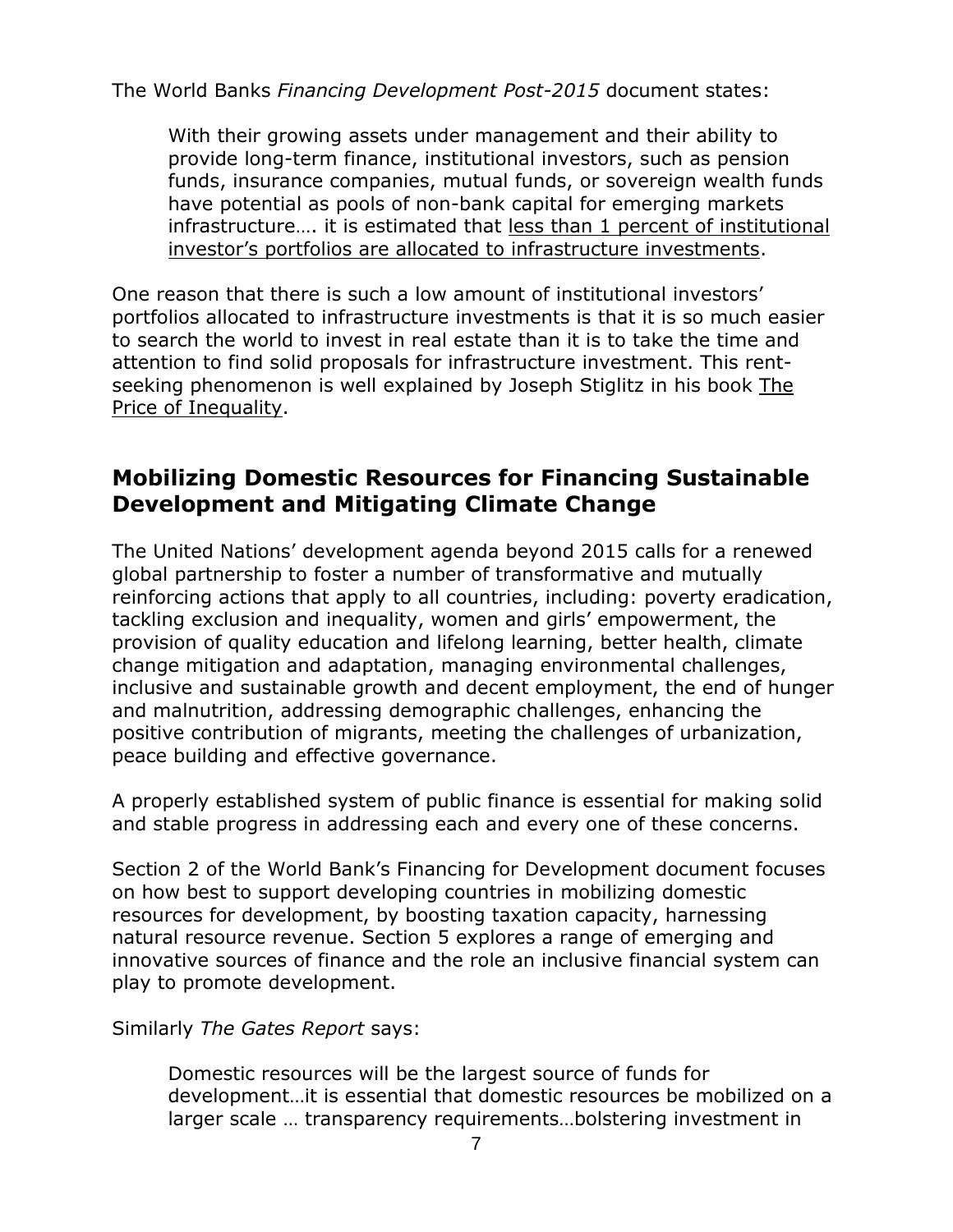infrastructure, drawing on the potential of the private sector, sovereign wealth funds…supports explicit taxing of carbon, including shipping and aviation fuels…

A correctly harnessed taxation system can mobilize BOTH domestic private AND public resources. Removing taxes that burden labor and production boosts the capacity of both. Removing taxes on labor increases purchasing capacity while removing taxes on production boosts productive capacity of the private sector. Together both effective demand and supply are enhanced.

The WB document points out that low *tax-to-GDP ratios are "*exacerbated by high levels of capital flight and limited capacity to collect revenues from multinationals… Broadening the tax based, improving tax administration, and closing loopholes could make a significant difference in lower-income countries…."

However, broadening the tax base to include taxation of wage income and production of goods and services depresses the capacity of both. We need instead to focus taxation on the "unearned income" (Adam Smith's term) and "surplus value" (Karl Marx term) that accrues to the gifts of nature (land and natural resources) - a socially generated value that increases as development proceeds. In other words, commons rent is the proper source of public finance.

Note that Paul Collier is calling for the socialization of land rent. Collier is Professor of Economics and Director of the Centre for the Study of African Economies at Oxford University. He is also advisor to the Strategy and Policy Department of the IMF and advisor to the Africa Region of the World Bank. Collier strongly stated this view during his keynote address to the 2012 World Bank Land and Poverty Conference year. His paper containing his views that rent should be socialized was also published in 2012. Collier is concerned that much of the current acquisition of land in Africa is for purposes of speculation rather than investment for genuine development projects. In his speech he said:

Density is valuable and that value is reflected in the price of land. The taxation of land appreciation offers huge scope for financing the cost of urban infrastructure. But the default option is for the costs of urbanization to be socialized, while the benefits are captured by private land owners. He asks "to whom should that value accrue?" and answers his own question with a clear response: "That gain should be socialized."

Sovereign wealth funds established in, for and by low income countries, correctly constituted as detailed elsewhere in this commentary, can also be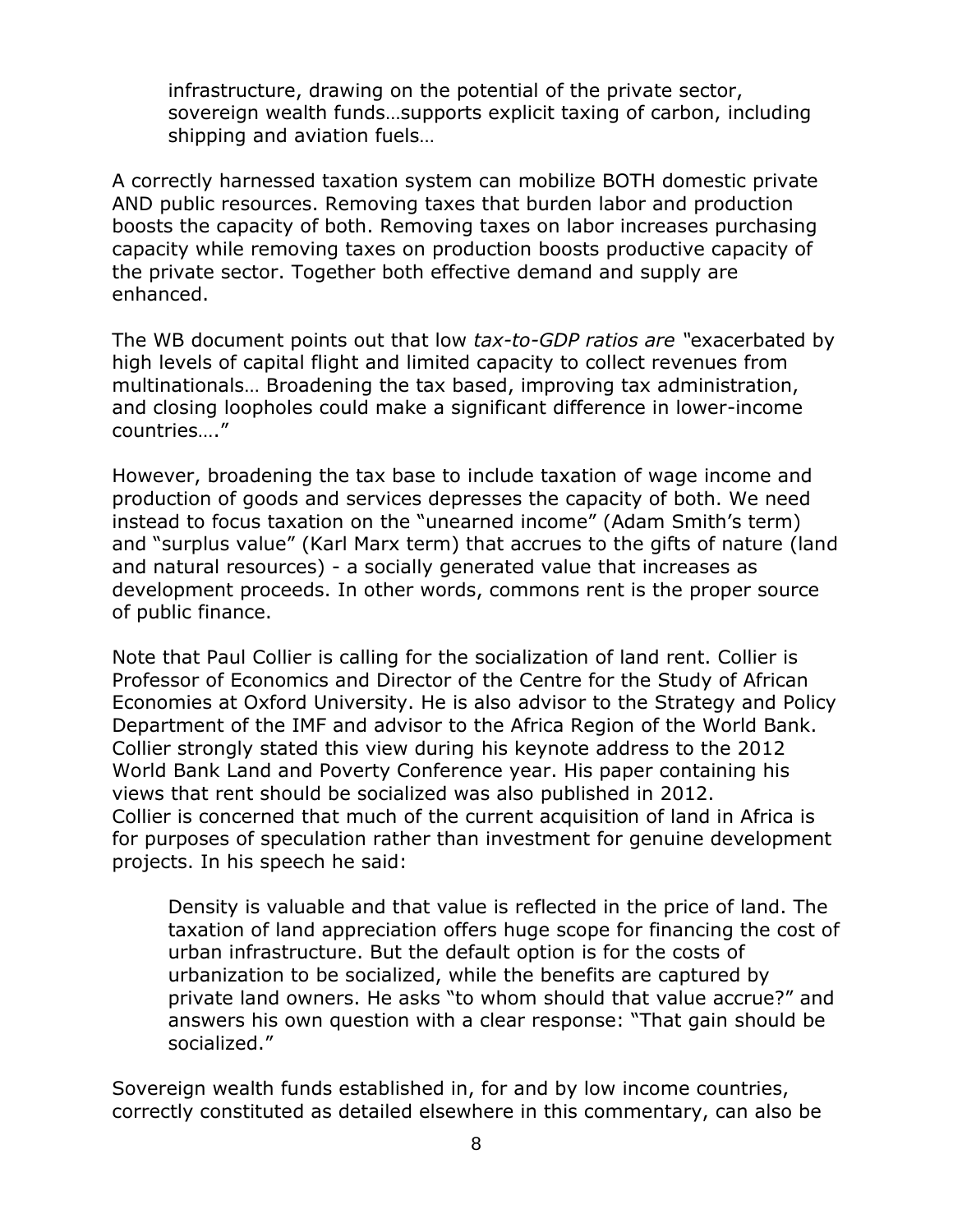included as an additional way to "mobilize domestic resources." This can be an excellent source of infrastructure finance AS LONG AS this is concurrent with the establishment of a surface land rent capture / land value tax system. Otherwise, the benefits of infrastructure development will be counter-balanced by privatized escalating land prices to the detriment of the capacity of market forces that could otherwise be fully able to procure additional basic needs such as affordable housing.

# **Affordable Housing for All**

One of the great challenges throughout the world is the need for affordable housing for all. There is every indication that the private sector can better meet this need when those who need housing have greater capacity to purchase housing (effective demand) and the production of housing is no taxed (enabling enhanced supply.)

An additional and crucial key to housing affordability is land access and affordability. When the land rent of surface land, calculated as a percentage of land price, is captured via an annual or semi-annual land value tax or site fee, then there is no incentive for land speculation or hoarding and land retains affordability for needed uses.

# **Best Practices for Sovereign Wealth Funds**

*Revenues from non-renewable resources should be reinvested so as to build long-term wealth and to contribute to post-2015 Development.*

Public officials and citizens alike need more awareness of best practice models concerning how to establish sovereign wealth funds for the capture and equitable distributionof natural resource rents. The Alaska Permanent Fund (APF) has many best practice features that should be better known. Additionally, the APF is nearly the only sovereign wealth fund that distributes direct citizen dividends. The annual dividends are credited by many as the key reason why the state of Alaska is the least unequal of all the states in the United States.

A two book series on the APF was published in 2012 by Palgrave MacMillan contains a thorough exposition of the APF Dividend Program, the best analysis to date. The second book titled Exporting the Alaska Model – Adapting the Permanent Fund Dividend for Reform around the World contains a number of recommendations for changes that could be made to the APF that can serve as a model for new sovereign wealth funds or the improvement of current ones. Of particular relevance titled "Assessing the Strengths and Shortcomings of the Alaska Model in Advance of Export.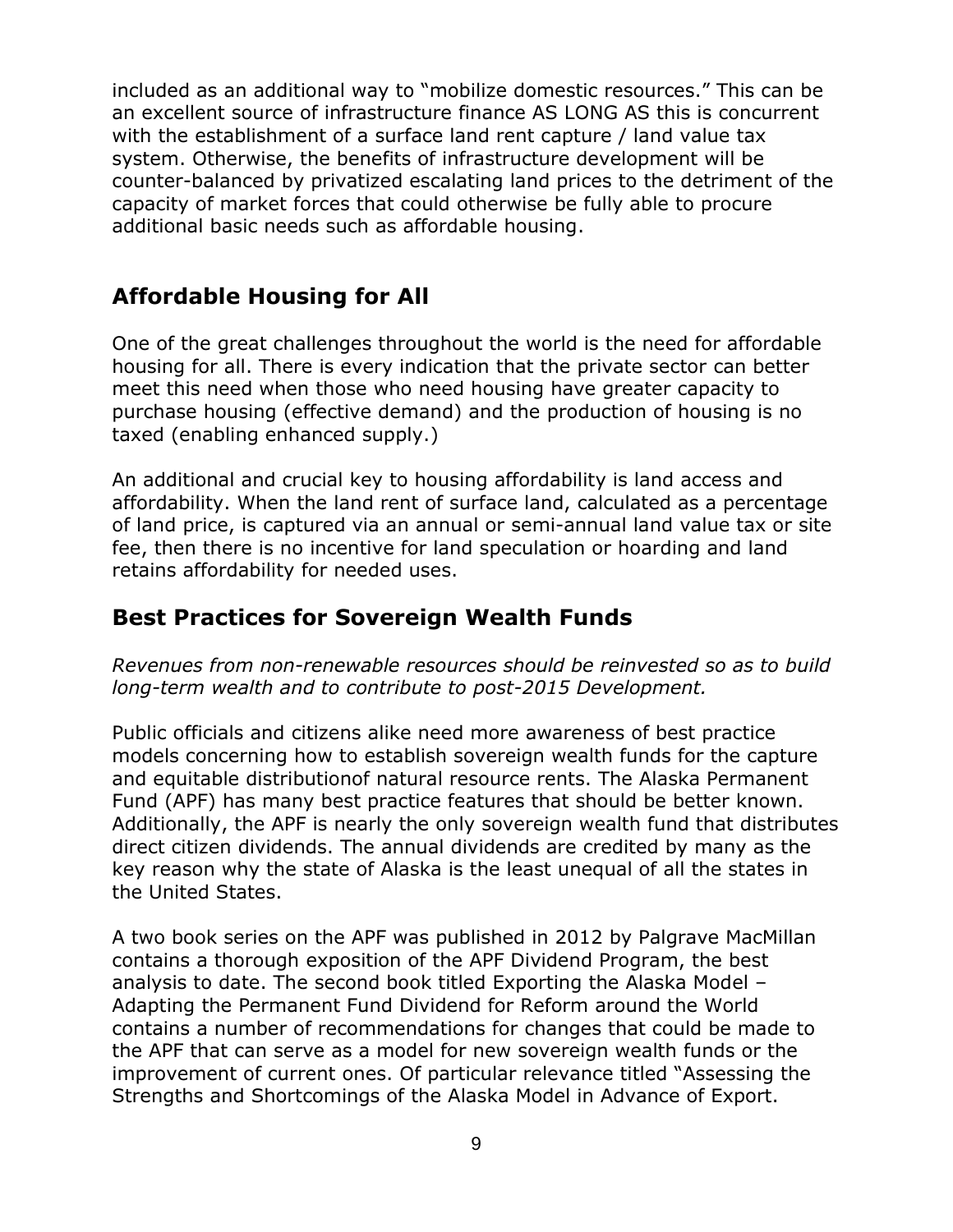Please note the analysis of the Alaska Permanent Fund Dividend Program for details on proposed best practices for the investment of revenues from nonrenewable resources.

Additionally, subsidy reform is one of the main areas in which public resources can be redirected to more effective uses. The pre-tax subsidies of billions of dollars for petroleum products, electricity, natural gas and coal should be removed. Full public capture of land and resource rent could potentially yield sufficient funds so as to enable distribution of citizen dividends.

# **Fiscal Transparency**

Im*proved fiscal transparency…can have a positive impact on government budgets in several ways. Transparency can facilitate taxpayer compliance and willingness to pay and contribute to a better investment climate.*

Again in reference to the *Alaska Permanent Fund*, this sovereign wealth fund has a high degree of transparency as well as responsiveness to the citizenry and should be better acknowledged as such. Regarding transparency in land tenure and taxation, highly detailed GIS "land value maps" posted on the internet as well as search engines attached to website enabling citizens to access information regarding land tenure and taxation are driving the movements emerging for a land value taxation form of public finance.

Multinationals are involved in many activities in developing countries in addition to resource extraction. These activities are located on surface land, for example agribusiness and fast-food restaurants. While it is challenging to redistribute wealth that has been deposited in off-shore cash accounts and other tax shelters, it is much more difficult to hide the use of and value of surface land and thus much easier to administrator taxation on the value of land sites. For more on this see the *Follow the Clown* section in this article on Making Money in Real Estate Speculation.

# **The Problem with Philanthropy**

Philanthropy has been growing fast, with more than 100 billionaires meeting Bill Gate's challenge to leave at least half of their wealth to charity over time.

There must be great caution taken with charitable contributions as a source of development financing because of the underlying shortcomings of the neo-liberal economic paradigm. Even when successful, charitable projects increase land values and if the land rent generated is not recycled back to benefit everyone this simply results in higher land prices and thus higher costs of housing and other basic needs. The paradigm utilized should be the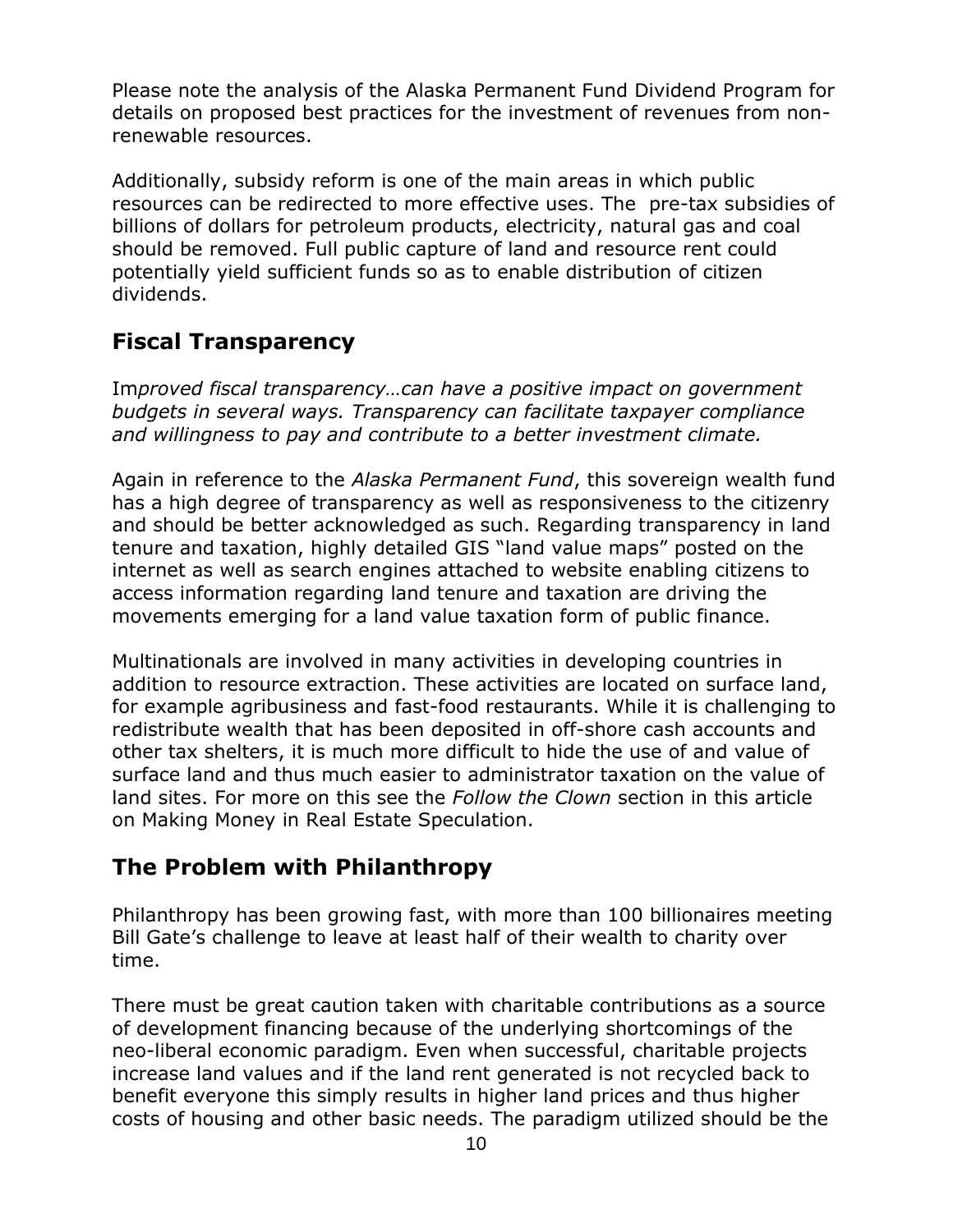classical or better still the "geo-classical" model that recognizes that the right to private property comes with the responsibility to pay to society the rent of land sites, successful examples of which are being noted in this commentary. For more on the debate about philanthropy see Peter Buffett's (son of Warren) article on the Charitable Industrial Complex.

We would recommend that foundations establish revolving loan funds that will be repaid via public land rent capture. This approach can kick start sustainable development with infrastructure funding, enable a replenished source of funding for infrastructure for an increasing number of localities, and at the same time establish an efficient, sufficient and transparent public finance system that will also enable the upkeep and maintenance of the infrastructure. If cities are to be sustainable they need to mobilize domestic resources with a sustainable source of public funding. Land value taxation / aka socializing land rent is by far the best approach.

Although the *Gates Report* and other sections of the F4D Post-2015 recommend carbon and other taxes drawn from commons domains including extractive resource taxes, there is no mention anywhere in F4D of the importance of getting all the signals right by untaxing labor and production and taxing the surface land rent. This must be rectified.

# **Successful Land Value Tax Policy Implementation**

Here are three examples (many can be found around the world), two urban and one rural, that this writer is most familiar with that could be easily replicated in low-income countries and elsewhere.

First is that of Harrisburg, the capitol of the state of Pennsylvania, USA. In 1982 Harrisburg, (pop. 50,000), was second on the national list of distressed cities after three decades of decline. Thereafter it gradually restructured its tax base and now taxes land value six times heavier than building value.

According to the Harrisburg Office of Business and Industrial Development, the number of vacant structures, some 4,200 in 1982, is now less than 500 and the city was voted the second "best investment" city in the Eastern U.S. two consecutive years in a national banking institution poll. Crime and fire rates dropped while businesses, private sector jobs and homes have increased. Note that the city property is only one third of the overall property tax (the remains finances the school district) and even though taxes were still imposed from the federal level, these were noted benefits.

There would be even more improvements and fewer or no vacant structures if these "dead weight loss" taxes were removed. Steven Reed, Mayor of Harrisburg from 1981 to 2005 stated: "The City of Harrisburg continues in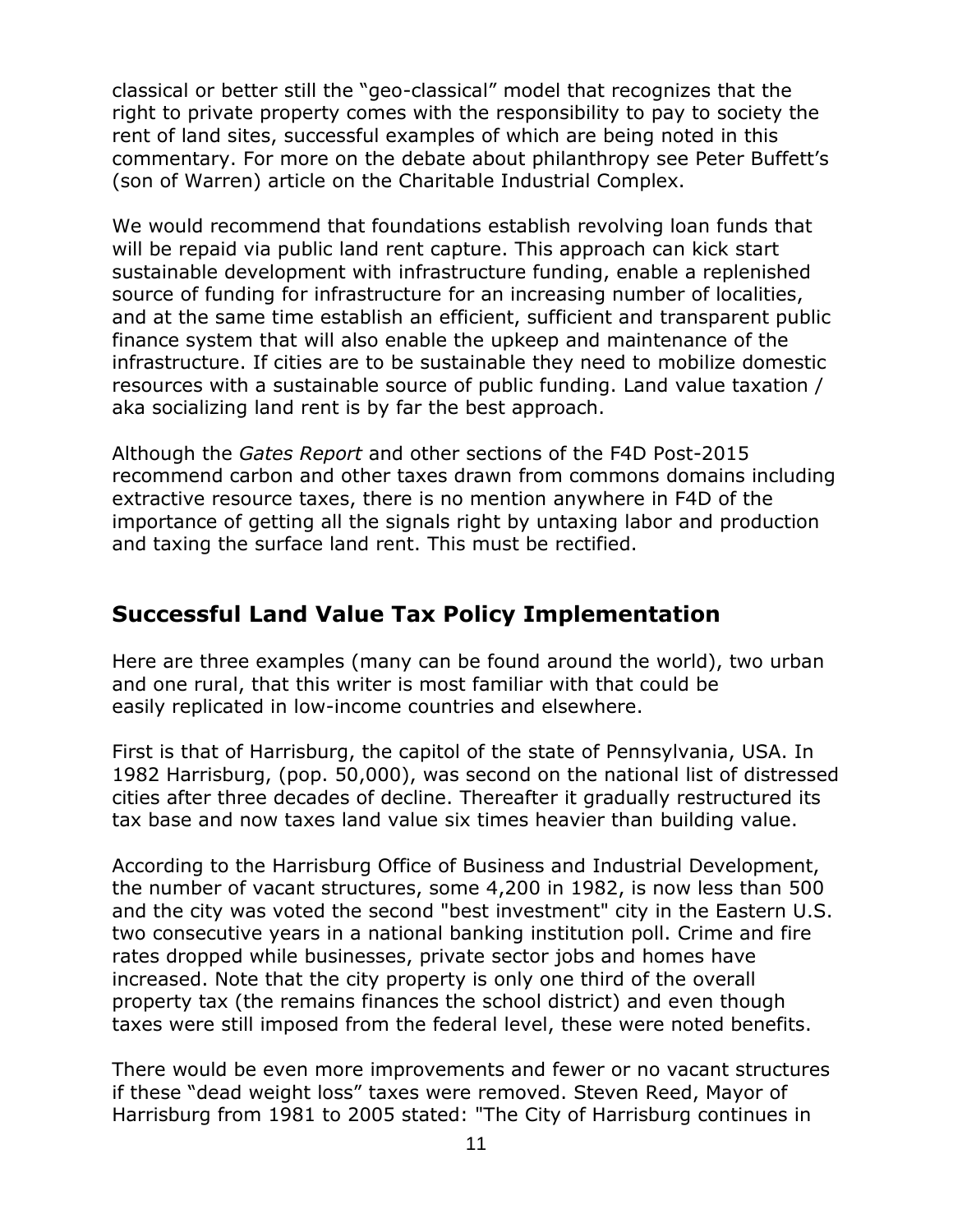the view that a land value taxation system, which places a much higher tax rate on land than on improvements, is an important incentive for the highest and best use of land in already developed communities, such as cities."

The second urban example is that of Allentown, the third largest city in Pennsylvania. In 1997 Allentown (pop. 105,000) started taxing buildings less than land after a popular vote. According to analysis by the *Center for the Study of Economics Allentown's* new construction and renovation thereafter grew by 32% in dollar value in the three years after the shift to land value taxation as compared to the prior three years.

The third example of a land value capture system that began initially to fund irrigation infrastructure is that of California's local irrigation districts under the Wright Act. After one California rancher who owned one million acres of land won full rights to the water of the Kern River (1886), citizens organized and the Wright Act was legislated permitting local irrigation districts to build dams and canals and other infrastructure to be funded by bonds paid off by land rent.

In ten years, the Central Valley was transformed into over 7,000 independent farms. The Wright Act was amended to mandate the total exemption of improvements from the tax base.

Irrigation Districts included and taxed land that was used not only for farming but also for residence and commerce within townships. Steadily the Irrigation Districts evolved to provide reclamation, recreation, and electric power. The formerly semi-arid plains of the San Joaquin Valley became the "bread basket of America", one of the most productive areas on the planet.

# **In Conclusion**

It is imperative that those working for climate mitigation and sustainable development have a better understanding of the classical economic concept of "economic rent" aka "commons rent" and how the socialization of rent while eliminating taxes on work and production is key to building a world that works for everyone.

Some of the many benefits of this approach detailed in this paper include financing public infrastructure, infill development of urban areas to curb sprawl for more efficient use of infrastructure and lower carbon footprint, harnessing full incentives for private sector production of affordable housing and renewable energy, sourcing sufficient public funding for other public goods, and promoting "natural land reform" for land access for intensive scale organic agriculture.